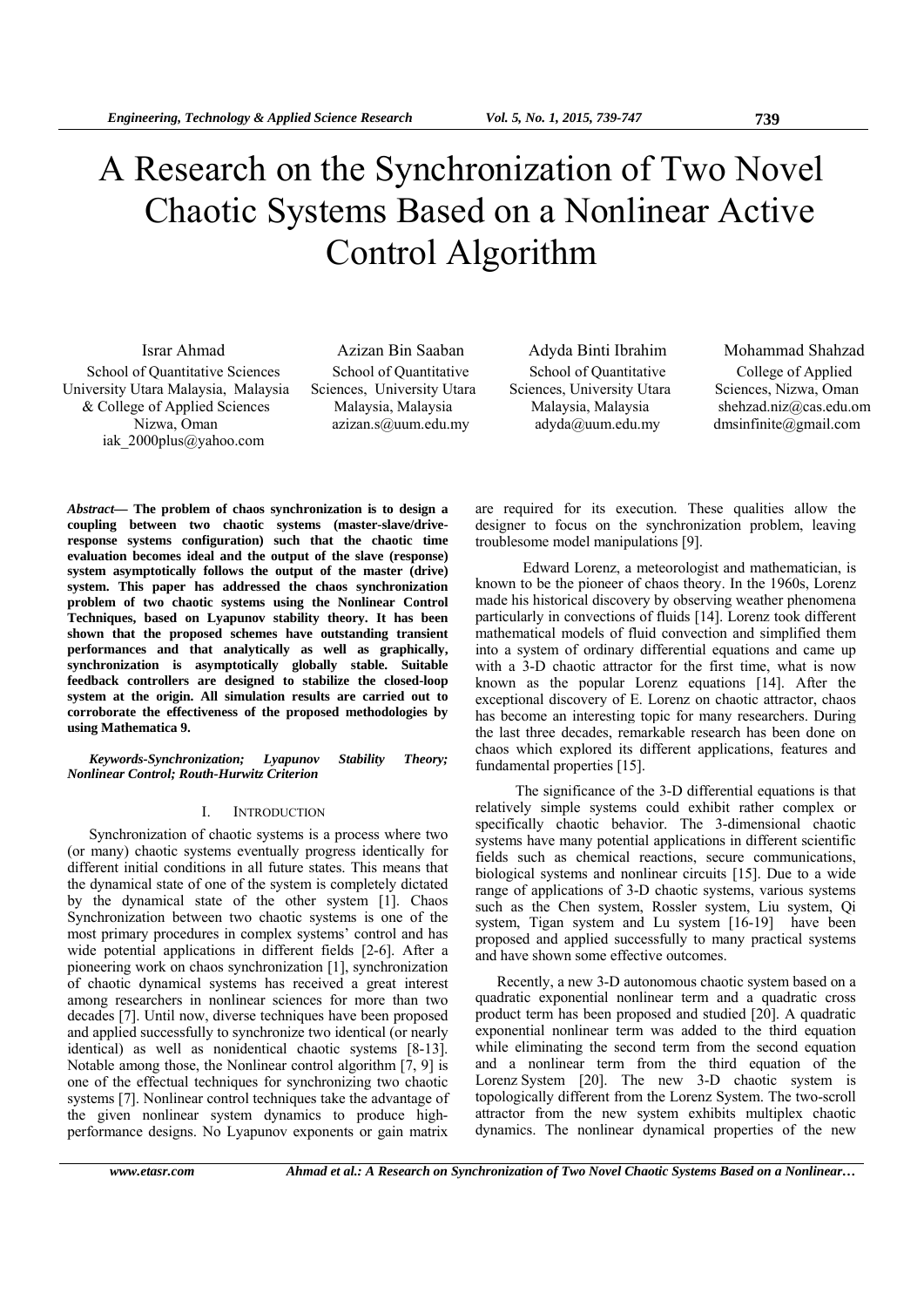chaotic system such as Equilibrium points, Phase portraits, Lyapunov Exponents, Bifurcation diagram, and Poincare mapping was also extensively studied [20].

A new three dimensional chaotic system on the same construction patterns of Chen, Liu and Qi chaotic systems was proposed in [21]. An exponential term was added, the quadratic nonlinear term to the third equation of the Liu system was eliminated and a new 3-D chaotic system was proposed, topologically different from those of Chen, Liu and Qi systems and with more complex dynamics.

The main objective of this research work is to utilize the non-linear active control technique to synchronize two new chaotic systems introduced in [20, 21]. Based on the Lyapunov stability theory [22] and using the non-linear active control technique, a class of appropriate feedback controllers are designed to achieve globally asymptotic synchronization. Numerical simulations and graphs are furnished to show the performance and effectiveness of the proposed schemes.

The remainder of the paper is organized as follows: section II discusses the problem statement and the proposed methodology. In section III global chaos synchronization of two novel 3-D chaotic systems is investigated. In section IV numerical results are imparted and finally, the summary and the concluding remarks are provided in section V.

## II. DESIGIN OF NONLINEAR ACTIVE CONTROL

Certain synchronization algorithms belong to the driveresponse systems arrangement. The drive-response systems arrangement means that the two chaotic systems are coupled in such a manner in which the output of the response system asymptotically follows the output of the drive system and the drive system is not influenced by the exertion of the response system. Thus let us consider a drive-response systems configuration for a chaotic system given as:

$$
\dot{x} = A_1 x + B_1 g(x) \tag{1}
$$

and

$$
\dot{y} = A_1 y + B_2 h(y) + \mu(t) \quad \text{(Response system)} \tag{2}
$$

where,  $x = [x_1, x_1, ..., x_n]^T$ ,  $y = [y_1, y_1, ..., y_n]^T \in R^{n \times 1}$  are the corresponding state vectors,  $A_1, A_2 \in \mathbb{R}^{n \times n}$  are the matrices and  $B_1, B_2 \in \mathbb{R}^n$  are the vectors,  $g, h: \mathbb{R}^n \to \mathbb{R}^n$  are the nonlinear continuous functions of the drive and response systems respectively and  $\mu(t) = [\mu_1(t), \mu_2(t), ..., \mu_n(t)]^T \in R^{n \times 1}$  is an injected additive nonlinear controller to the controlled system.

If  $g(\cdot) = h(\cdot)$  and / or  $A_1 = A_2, B_2 = B_2$ , then x and y are the states of two identical (nearly identical) chaotic systems.

If  $g(\cdot) \neq h(\cdot)$  and / or  $A_1 \neq A_2, B_1 \neq B_2$ , then x and y are the states of two nonidentical chaotic systems.

The error dynamics for the synchronization of (1) and (2) can be described as:

$$
\dot{e}(t) = H(x, y, e) + \mu(t) \tag{3}
$$

where  $H(x, y, e)$  that contains linear terms and nonlinear terms of the drive and response systems, and  $e_i(t) = y_i(t) - x_i(t)$  is the errors dynamics. For the two (identical or nonidentical) chaotic systems in the absence of a proper controller  $(\mu_i=0)$  if the initial conditions,  $(x_{1d}(0), x_{2d}(0),..., x_{nd}(0) \neq y_{1r}(0), y_{2r}(0),..., y_{nr}(0))$ , then the trajectories of the two chaotic systems will quickly bifurcate from each other in all future states and will become uncorrelated. Hence, the role of a proper feedback controller for the synchronization problem is to restrict the error dynamics converges to zero for all initial conditions [7],

i.e., 
$$
\lim_{t\to\infty} ||e_i(t)|| = \lim_{t\to\infty} ||y_i(t) - x_i(t)|| = 0
$$
, for all  $e_i(0) \in R^n$ ,

then the two chaotic systems (1) and (2) are said to be synchronized. Let us assume the following theorem.

**Theorem 1[9].** The trajectories of the two (identical or nonidentical) chaotic systems (1) and (2) for any initial conditions  $(x_{1d}(0), x_{2d}(0),..., x_{nd}(0)^{t}y_{1r}(0), y_{2r}(0),..., y_{nr}(0))$  will be synchronized asymptotically globally with appropriate nonlinear regular stabilizing feedback controller,

$$
\mu(t) = [\mu_1(t), \mu_2(t), \dots, \mu_n(t)]^T \in R^{n \times 1}
$$

**Proof:** Let us define a candidate Lyapunov errors function as

$$
V(t) = e^T A e \tag{4}
$$

where the matrix  $A = diag(a_1, a_2, \dots, a_n)$  is a positive definite matrix [9]. Further it is assumed that all the variables and parameters of the drive and response systems are available and measureable.

It may be noticed that  $V: R^n \to R^n$  is a positive definite function by construction. It may achieve the synchronization by selecting a suitable non-linear controller  $\mu(t)$  to make  $V(t) = -e^{T} Be$ , a positive definite function (i.e., the matrix *B* is also a positive definite matrix), then by the Lyapunov stability theory [21], the states of both drive and response systems will be asymptotically globally synchronized.

#### III. SYNCHRONIZATION

# *A. Identical synchronization of a new chaotic system [20]*

**System Description**: Fey Yu, et.al, [20] proposed and studied a new 3D autonomous chaotic system. The differential equations describing the new chaotic systems are given as: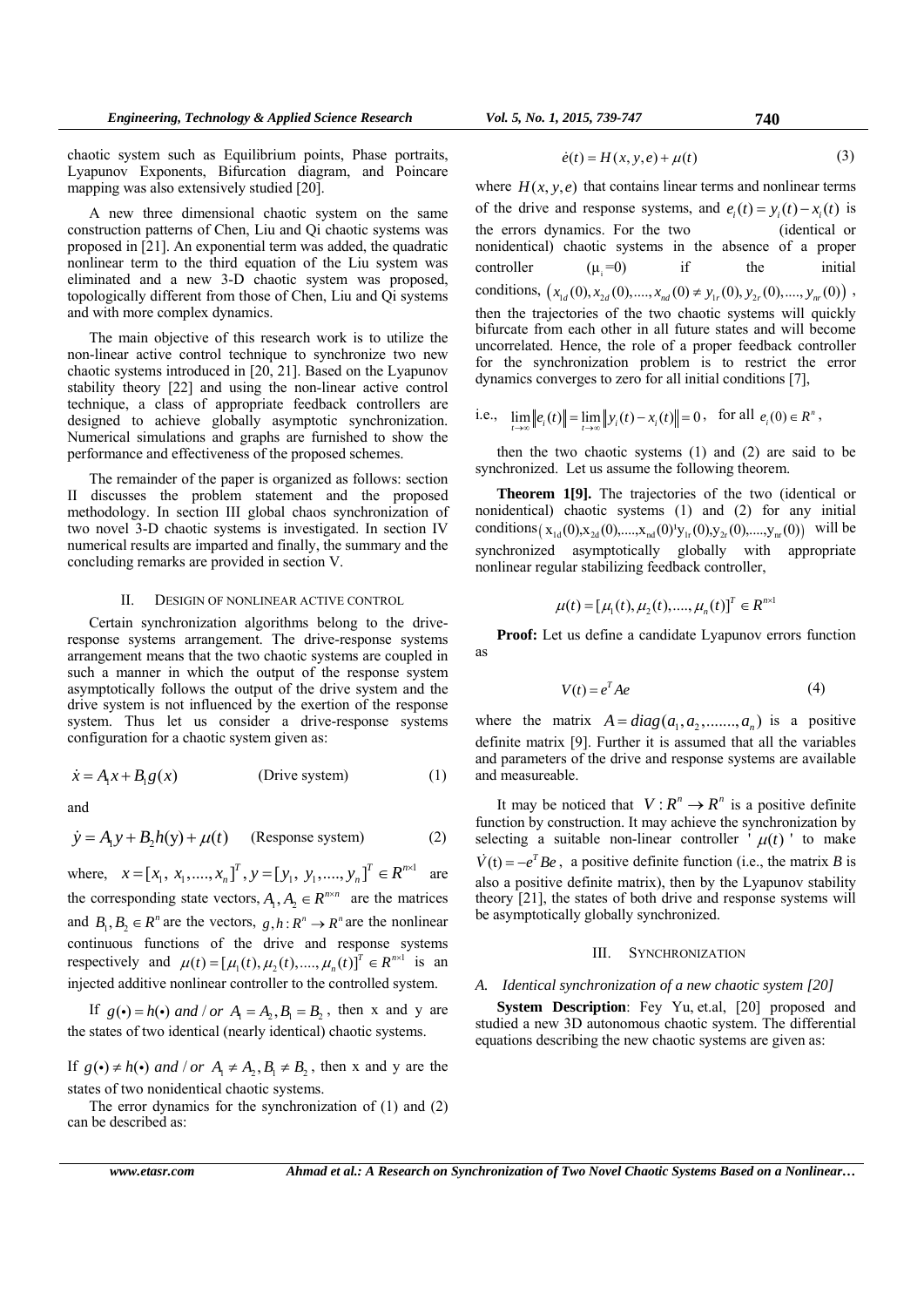$$
\begin{aligned}\n\dot{x} &= a(y - x) \\
\dot{y} &= bx - c x z \\
\dot{z} &= e^{xy} - dz\n\end{aligned}
$$
\n(5)

where  $x, y, z \in \mathbb{R}^n$  are the state variables and  $a, b, c$  and  $d$ are the system parameters. The new system exhibits chaotic attractor for  $a = 10$ ,  $b = 40$ ,  $c = 2$  and  $d = 2.5$  with initial condition (2.2, 2.4, 28).

For the dynamics properties such as equilibrium points, Lyapunov exponents, phase portraits, bifurcation diagram etc for the system (5), one may refer to [20]. To achieve identical synchronization for chaotic system (5), let us consider the drive-response systems arrangement is described as:

$$
\begin{aligned}\n\dot{x}_1 &= a(y_1 - x_1) \\
\dot{y}_1 &= bx_1 - cx_1z_1 \\
\dot{z}_1 &= e^{x_1y_1} - dz_1\n\end{aligned}
$$
\n(Drive system) (6)

and

$$
\begin{aligned}\n\dot{x}_2 &= a(y_2 - x_2) + \mu_1 \\
\dot{y}_2 &= bx_2 - cx_2z_2 + \mu_2 \\
\dot{z}_2 &= e^{x_2y_2} - dz_2 + \mu_3\n\end{aligned}
$$
\n(Response system) (7)

where  $x_1, y_1, z_1 \in \mathbb{R}^n$  are the state variables of the drive system with  $a, b, c$  and  $d$  as the system parameters and  $x_2, y_2, z_2 \in \mathbb{R}^n$  as the state variables of the corresponding response system and  $\mu(t) = [\mu_1(t), \mu_2(t), \mu_3(t)]^T$  as the nonlinear stabilizing feedback controller that yet to be designed.

From (6) and (7), the error dynamics can be described as:

$$
\begin{aligned}\n\dot{e}_1 &= a(e_2 - e_1) + \mu_1 \\
\dot{e}_2 &= be_1 + c(x_1 z_1 - x_2 z_2) + \mu_2 \\
\dot{e}_3 &= -de_3 - e^{x_2 y_2} + e^{x_1 y_1} + \mu_3\n\end{aligned}
$$
\n(8)

where  $e_1 = x_2 - x_1$ ,  $e_2 = y_2 - y_1$ ,  $e_3 = z_2 - z_1$ 

The aim of the synchronization problem is to design a feedback controller ' $\mu(t)$ ' such that:

$$
\lim_{t\to\infty}||e_i(t)||=0, \text{ for all } e_i(0)\in R^n.
$$

The main focus of this section is to investigate and study the synchronization problem of  $(6)$  and  $(7)$  by designing a suitable feedback controller that when synchronizing the two chaotic systems, the effect of nonlinearity of chaotic systems does not neglect and the error signals of the two identical chaotic systems converges to the equilibrium point asymptotically globally with less control effort and sufficient transient speed. For these motivations, we assume the following theorem.

**Theorem 2.** The two controlled chaotic systems (6) and (7) will achieve asymptotically globally synchronization for all initial conditions  $(x_a(0), y_a(0), z_a(0)) \neq (x_r(0), y_r(0), z_r(0))$ with the following nonlinear feedback controllers:

$$
\mu_1(t) = 0
$$
  
\n
$$
\mu_2(t) = -2be_1 - ae_2 + c(x_2z_2 - x_1z_1)
$$
  
\n
$$
\mu_3(t) = e^{x_1y_1} - e^{x_2y_2}
$$
\n(9)

**Proof:** Replacing (9) in (8), we have:

$$
\begin{aligned}\n \dot{e}_1 &= a(e_2 - e_1) \\
 \dot{e}_2 &= -be_1 - ae_2 \\
 \dot{e}_3 &= -de_3\n \end{aligned}
$$

Let us construct a Lyapunov errors function candidate as:

$$
V(e) = e_i^T A e_i, \text{ for } i = 1, 2, 3
$$
 (10)

where:

$$
A = \begin{pmatrix} 1 & 0 & 0 \\ 0 & 0.125 & 0 \\ 0 & 0 & 0.5 \end{pmatrix}
$$

is a positive definite matrix with  $V(e) > 0$  and considering  $a=0$ ,  $b=40$ ,  $c=2$  and  $d=2.5$ . Now the time derivative of the Lyapunov errors function (10) is given as:

$$
\dot{V}(e) = 2Aee \implies \dot{V}(e) = 2Ae_i(\dot{e}_i), \text{ for } i = 1, 2, 3
$$
\n
$$
\implies \dot{V}(e) = 2A[e_1(\dot{e}_1) + e_2(\dot{e}_2) + e_3(\dot{e}_3)]
$$
\n
$$
\dot{V}(e) = 2\begin{pmatrix} 1 & 0 & 0 \\ 0 & 0.125 & 0 \\ 0 & 0 & 0.5 \end{pmatrix} [e_1(a(e_2 - e_1)) + e_2(-be_1 - ae_2) + e_3(-de_3)]
$$
\n
$$
\dot{V}(e) = -2ae_1^2 - 0.5ae_2^2 - de_3^2 = -e^T \begin{pmatrix} 2a & 0 & 0 \\ 0 & 0.5a & 0 \\ 0 & 0 & d \end{pmatrix} e < 0
$$
\ni.e.,  $\dot{V}(e) < 0$ . Therefore,  $\dot{V}(e) = -e^T Be$  and the matrix:

$$
B = \begin{pmatrix} 20 & 0 & 0 \\ 0 & 10 & 0 \\ 0 & 0 & 2.5 \end{pmatrix}
$$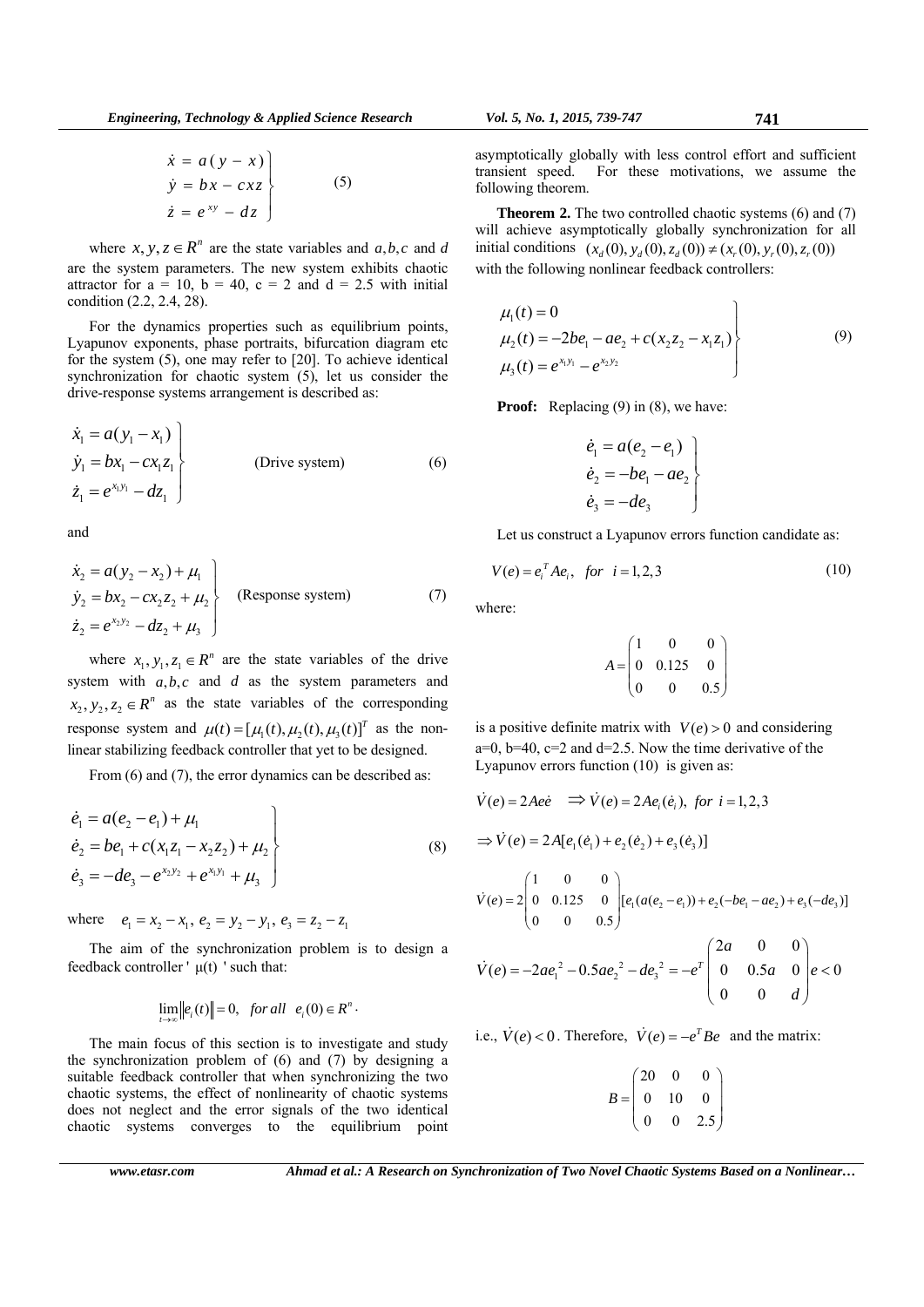is also a positive definite matrix.

Hence, based on Lyapunov stability theory, the error dynamics (8) of the two identical chaotic systems converges to the origin asymptotically. Thus, the two chaotic systems (6) and (7) are asymptotically globally synchronized.

# *B. Nonidentical synchronization of [20] and Lu systems*

To analyze the switching synchronization between two nonidentical chaotic systems [20] and Lu [19] using the Nonlinear Control Algorithm, it is assumed that the new chaotic system [20] drives the Lu Chaotic system [19]. Therefore, the drive-response systems arrangement is given as:

$$
\begin{aligned}\n\dot{x}_1 &= a(y_1 - x_1) \\
\dot{y}_1 &= bx_1 - cx_1 z_1 \\
\dot{z}_1 &= e^{x_1 y_1} - dz_1\n\end{aligned}
$$
\n(Drive system) (11)

and

$$
\begin{aligned}\n\dot{x}_2 &= \alpha (y_2 - x_2) + \mu_1 \\
\dot{y}_2 &= \gamma y_2 - x_2 z_2 + \mu_2 \\
\dot{z}_2 &= -\beta z_2 + x_2 y_2 + \mu_3\n\end{aligned}
$$
\n(Respose system) (12)

where  $x_1, y_1, z_1 \in R^n$  and  $x_2, y_2, z_2 \in R^n$  are the corresponding state vectors of drive and response systems respectively, *a, b, c, d* are the system parameters of the drive system and  $\alpha$ ,  $\beta$  and  $\gamma$  are the system parameters of the response system respectively and  $\mu(t) = [\mu_1(t), \mu_2(t), \mu_3(t)]^T \in R^{n \times 1}$  is the non-linear controllers. The Lu system describes a chaotic attractor for the parameters value,  $\alpha = 36$ ,  $\beta = 3$  and  $\gamma = 20$ .

From (11) and (12), the error dynamics can be described as:

$$
\dot{e}_1 = -\alpha e_1 + (\alpha - \alpha)x_1 + \alpha y_2 - \alpha y_1 + \mu_1 \n\dot{e}_2 = \gamma e_2 + \gamma y_1 - bx_1 - x_2 z_2 + c x_1 z_1 + \mu_2 \n\dot{e}_3 = -\beta e_3 + (d - \beta) z_1 + x_2 y_2 - e^{x_1 y_1} + \mu_3
$$
\n(13)

The main objective of this part is to investigate and study the switching synchronization between (11) and (12) by designing such a feedback controller that when synchronizing the two chaotic systems, the effect of nonlinearity of chaotic systems should not be neglected and the error signal of the two nonidentical chaotic systems converges to the equilibrium point asymptotically globally with less control effort and sufficient transient speed. To achieve these goals, we presume the following theorem.

**Theorem 3.** The trajectories of the two chaotic systems (11) and (12) will achieve asymptotically globally synchronization for all initial conditions  $(x_a(0), y_a(0), z_a(0)) \neq (x_a(0), y_a(0), z_a(0))$  with the following control law:

$$
\mu_1(t) = (\alpha - a)x_1 - \alpha y_2 + \alpha y_1
$$
  
\n
$$
\mu_2(t) = -2\gamma y_2 + \gamma y_1 + bx_1 + x_2 z_2 - cx_1 z_1
$$
  
\n
$$
\mu_3(t) = (\beta - d)z_1 - x_2 y_2 + e^{x_1 y_1}
$$
\n(14)

**Proof:** Let us construct a Lyapunov errors function candidate as:  $V(e) = \frac{1}{2} (e_i e_i^T)$ , for  $i = 1,2,3$ 

Now the time derivative of the Lyapunov errors function is,

$$
\dot{V}(e) = -\alpha e_1^2 - \gamma e_2^2 - \beta e_3^2 = -(\alpha e_1^2 + \gamma e_2^2 + \beta e_3^2) < 0
$$

Therefore,  $\dot{V}(e) < 0$ . Hence based on Lyapunov stability theory, the error dynamics of two nonidentical chaotic systems (11) and (12) converges to the origin asymptotically. Thus the two chaotic systems (11) and (12) are asymptotically globally synchronized.

#### *C. Identical synchronization of a new chaotic system [21]*

**System Description:** Recently, Chunlai Li et.al, [21] proposed and investigated a new three dimensional autonomous chaotic systems. The dynamics of the new chaotic systems is given by the following system of nonlinear differential equations,

$$
\begin{aligned}\n\dot{x} &= p(y-x) + yz \\
\dot{y} &= (r-p)x - xz + ry \\
\dot{z} &= -qz - sy^2\n\end{aligned}
$$
\n(15)

where  $x, y, z \in \mathbb{R}^n$  are the state variables and  $p, q, r$  *and s* are the parameters of the new system. The new system exhibits a chaotic attractor for parameter values,  $p = 40, q = 5, r = 30$  and  $s \in [0, 10]$  with the Lyapunov exponents  $L_1 = 3.88, L_2 = 0.00, L_3 = -25.52$ .

In this section, the aim of the study is to achieve asymptotically globally synchronization between two identical chaotic systems using a nonlinear active controller. To achieve this objective, let us consider the drive-response systems arrangement for the new chaotic system [21] which is described as:

$$
\begin{aligned}\n\dot{x}_1 &= p(y_1 - x_1) + y_1 z_1 \\
\dot{y}_1 &= (r - p)x_1 - x_1 z_1 + r y_1 \\
\dot{z}_1 &= -q z_1 + s y_1^2\n\end{aligned}
$$
\n(Drive System) (16)

and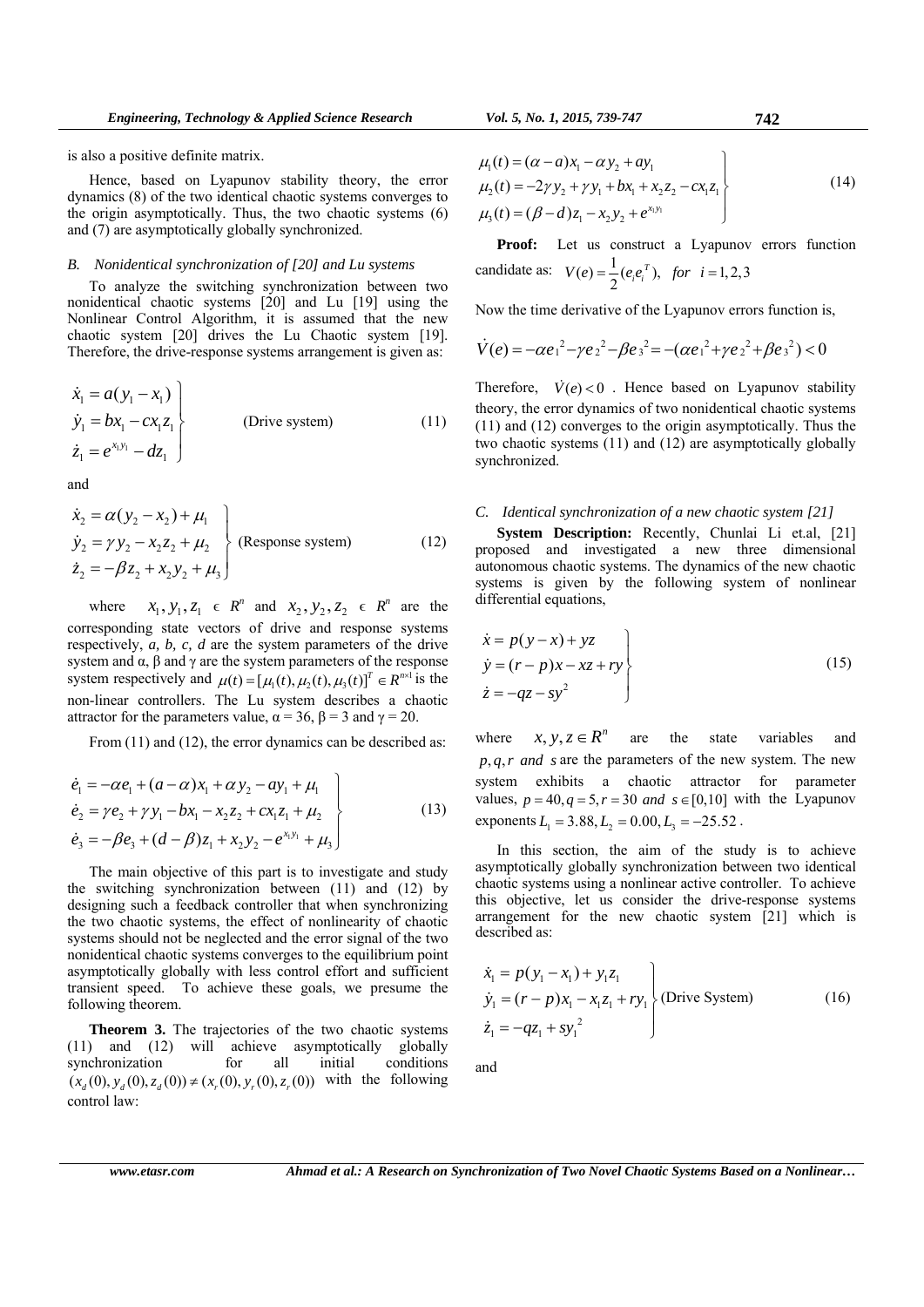$$
\begin{aligned}\n\dot{x}_2 &= p(y_2 - x_2) + y_2 z_2 + \psi_1 \\
\dot{y}_2 &= (r - p)x_2 - x_2 z_2 + r y_2 + \psi_2 \\
\dot{z}_2 &= -qz_2 + s y_2^2 + \psi_3\n\end{aligned}
$$
\n(Response System) (17)

where  $x_1, y_1, z_1 \in \mathbb{R}^n$  the state variables of the drive system with  $p, q, r \text{ and } s$  as the system parameters and  $x_2, y_2, z_2 \in \mathbb{R}^n$  the state variables of the corresponding response system and  $\psi(t) = [\psi_1(t), \psi_2(t), \psi_3(t)]^T \in R^{n \times 1}$  the nonlinear active feedback controller.

From (17) and (18), the error dynamics can be described as:

$$
\begin{aligned}\n\dot{e}_1 &= p(e_2 - e_1) + y_2 z_2 - y_1 z_1 + \psi_1 \\
\dot{e}_2 &= (r - p)e_1 + r e_2 + (x_1 z_1 - x_2 z_2) + \psi_2 \\
\dot{e}_3 &= -q e_3 + s (y^2{}_2 - y^2{}_1) + \psi_3\n\end{aligned}
$$
\n(18)

where  $e_1 = x_2 - x_1, e_2 = y_2 - y_1$  and  $e_3 = z_2 - z_1$ .

The theme of this section is to investigate and study the synchronization of (16) and (17). To accomplish this goal, let us presume the following theorem.

**Theorem 4.** The trajectories of the two chaotic Systems (16) and (17) will achieve asymptotic global synchronization for any initial values  $(x_d(0), y_d(0), z_d(0)) \neq (x_r(0), y_r(0), z_r(0))$ with the following control law:

$$
\psi_1(t) = y_1 z_1 - y_2 z_2 \n\psi_2(t) = x_2 z_2 - x_1 z_1 - 2re_2 \n\psi_3(t) = s(y_1^2 - y_2^2)
$$

**Proof:** It is assumed that all the variables and parameters of the drive and response systems are available and measurable. Let us construct the same Lyapunov errors function as in (10) and selecting the positive definite matrix *A* as,

$$
A = \begin{pmatrix} \frac{1}{20} & 0 & 0 \\ 0 & \frac{1}{5} & 0 \\ 0 & 0 & 1 \end{pmatrix}
$$

Now the time derivative of the Lyapunov errors function is,

$$
\dot{V}(e) = -4e_1^2 - 12e_2^2 - 10e_3^2 = -e^T \begin{pmatrix} 4 & 0 & 0 \\ 0 & 12 & 0 \\ 0 & 0 & 10 \end{pmatrix} e < 0
$$

Therefore,  $\dot{V}(e) = -e^T B e$  and:

$$
B = \begin{pmatrix} 4 & 0 & 0 \\ 0 & 12 & 0 \\ 0 & 0 & 10 \end{pmatrix}
$$

is also a positive definite matrix.

Hence, based on Lyapunov stability theory, the origin of the error dynamics of the two identical chaotic systems converge to the origin asymptotically. Thus the two chaotic systems (16) and (17) are asymptotically globally synchronized.

# *D. Nonidentical synchronization of [21] and Lu systems*

To achieve nonidentical synchronization for [21] using nonlinear active control strategy, it is assumed that [21] drives the Lu chaotic system [19]. Therefore, the drive-response systems configuration is given as;

$$
\begin{aligned}\n\dot{x}_1 &= p(y_1 - x_1) + y_1 z_1 \\
\dot{y}_1 &= (r - p)x_1 - x_1 z_1 + r y_1 \\
\dot{z}_1 &= -qz_1 + s y_1^2\n\end{aligned}\n\quad \text{(Divive system)}
$$
\n(19)

and

$$
\begin{aligned}\n\dot{x}_2 &= \alpha (y_2 - x_2) + \psi_1 \\
\dot{y}_2 &= \gamma y_2 - x_2 z_2 + \psi_2 \\
\dot{z}_2 &= -\beta z_2 + x_2 y_2 + \psi_3\n\end{aligned}
$$
\n(Response system) (20)

where  $x_1, y_1, z_1, x_2, y_2, z_2 \in \mathbb{R}^n$  are the corresponding state vectors of drive and response systems respectively,  $p, q, r$  and *s* are the system parameters of the drive system and *a*, β and γ are the system parameters of the response system respectively and  $\psi(t) = [\psi_1(t), \psi_2(t), \psi_3(t)]^T \in R^{n \times 1}$  is the nonlinear controller that yet to be designed.

From systems of equations (19) and (20), the error dynamics can be described as;

$$
\begin{aligned}\n\dot{e}_1 &= -pe_1 - (p - a)x_2 + \alpha y_2 - py_1 - y_1 z_1 + \psi_1 \\
\dot{e}_2 &= \gamma e_2 + (\gamma - r)y_1 - (r - p)x_1 - x_2 z_2 + x_1 z_1 + \psi_2 \\
\dot{e}_3 &= -qe_3 + qz_2 - \beta z_2 + x_2 y_2 - sy_1^2 + \psi_3\n\end{aligned}
$$
\n(21)

The main contribution of this section is to achieve asymptotically globally synchronization between (19) and (20) by designing such a feedback controller that [21] is forced to track the Lu system [19] and the two systems show similar behavior for all future states. To achieve this objective let us assume the following theorem.

**Theorem 5.** The two chaotic systems (19) and (20) will achieve asymptotically globally synchronization for any initial values  $(x_a(0), y_a(0), z_a(0)) \neq (x_r(0), y_r(0), z_r(0))$  with the following control law:

*www.etasr.com Ahmad et al.: A Research on Synchronization of Two Novel Chaotic Systems Based on a Nonlinear…*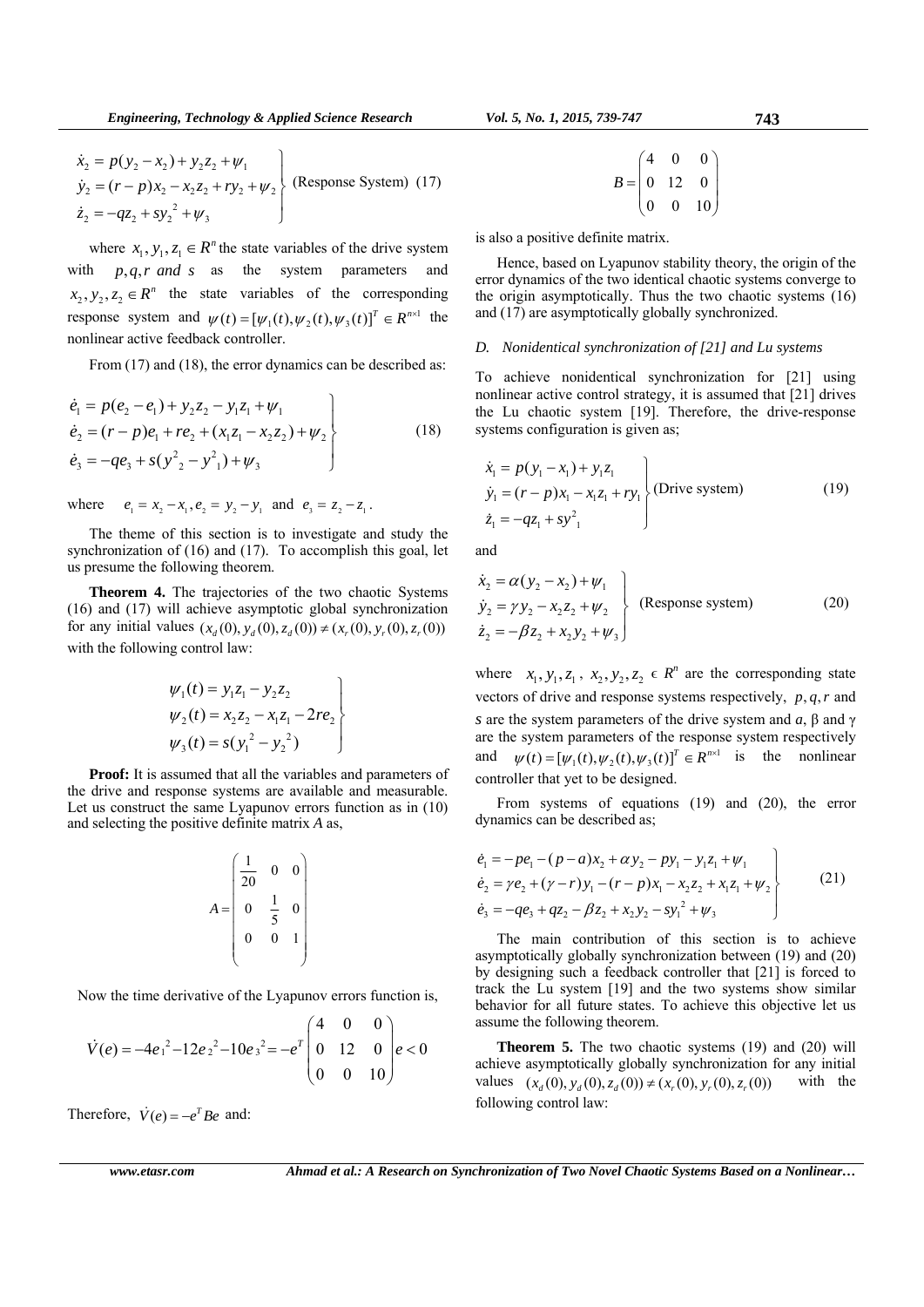$$
\psi_1(t) = (p - a)x_2 - \alpha y_2 + py_1 + y_1 z_1 \n\psi_2(t) = -2\gamma y_2 + (r + \gamma) y_1 - (p - r)x_1 + x_2 z_2 - x_1 z_1 \n\psi_3(t) = (q - \beta) z_2 - x_2 y_2 + s y_1^2
$$
\n(22)

**Proof:** Let us assume that the parameters of the drive and response systems are known and the states of both chaotic systems are measurable. Substituting the proposed controllers (22) in (21), we have:

$$
\begin{aligned}\n\dot{e}_1 &= -pe_1 \\
\dot{e}_2 &= -\gamma e_2 \\
\dot{e}_3 &= -qe_3\n\end{aligned}
$$
\n(23)

$$
\Rightarrow \begin{pmatrix} \dot{e}_1 \\ \dot{e}_2 \\ \dot{e}_3 \end{pmatrix} = \begin{pmatrix} -p & 0 & 0 \\ 0 & -\gamma & 0 \\ 0 & 0 & -q \end{pmatrix} \begin{pmatrix} e_1 \\ e_2 \\ e_3 \end{pmatrix}
$$

It can be seen that the error system (23) is a linear system of the form,  $\dot{e} = Ae$ . Thus by linear control theory, the system matrix *A* is Hurwitz [23], and so the all the eigenvalues of the system matrix *A* has negative real parts.

i.e., 
$$
A = \begin{pmatrix} -40 & 0 & 0 \\ 0 & -20 & 0 \\ 0 & 0 & -5 \end{pmatrix}
$$
 is Hurwitz.

Hence, the above system (23) is asymptotically stable, which implies that the two nonidentical chaotic systems  $(19)$ and (21) are synchronized asymptotically globally.

# IV. NUMERICAL SIMULATIONS

Numerical results are provided to justify the effectiveness of the proposed approaches. The parameters for [20] are taken as,  $a = 10$ ,  $b = 40$ ,  $c = 2$  and  $d = 2.5$ , with initial conditions:

$$
(x_1(0), y_1(0), z_1(0)) = (1.2, 1.2, 29)
$$

and

$$
(x_2(0), y_2(0), z_2(0)) = (2.2, 2.4, 28).
$$

The parameters for [21] are selected as,  $p = 40, q = 5, r = 30, s \in [0, 10]$ , with initial conditions (3, -3, 3) and (-4, -7, 4). For the Lu system, the parameters are taken as,  $\alpha = 36, \beta = 3, \gamma = 20$ , with initial conditions (6, 3, 4) and (5, 2, 2). For the above chosen values, the time series of states variables for identical systems [20] and [21] is shown in Figures 1-3 & 9-11 and for nonidentical systems [19] and ([20], [21]) in Figures 5-7 & Figures 13-15.

 Figures 4 & 12 illustrate the synchronization errors of two identical new chaotic systems [20, 21] and Figures 8 & 16

show the synchronization errors of two completely different chaotic systems ([20, 21]) and Lu) respectively. For the two different chaotic systems ([20, 21] and Lu systems), that contain parameters mismatches and different structures, the controllers were used to synchronize the states of drive and response systems asymptotically globally when the controls are switched on at  $t = 0$  s. It has been shown that the new systems are forced to track the Lu systems and the states of two different systems show similar behavior, which shows that the error systems (Figures 8 & 16) are feedback stabilized and the investigated controllers are more robust to accidental mismatches in the transmitter and receiver. Figure 17 illustrates the derivative of Lyapunov errors functions of identical chaotic systems [20 & 21] and nonidentical [20] and Lu Chaotic systems.



Fig. 1. Time series of states  $x_1[t]$  and  $x_2[t]$  (identical systems [20])



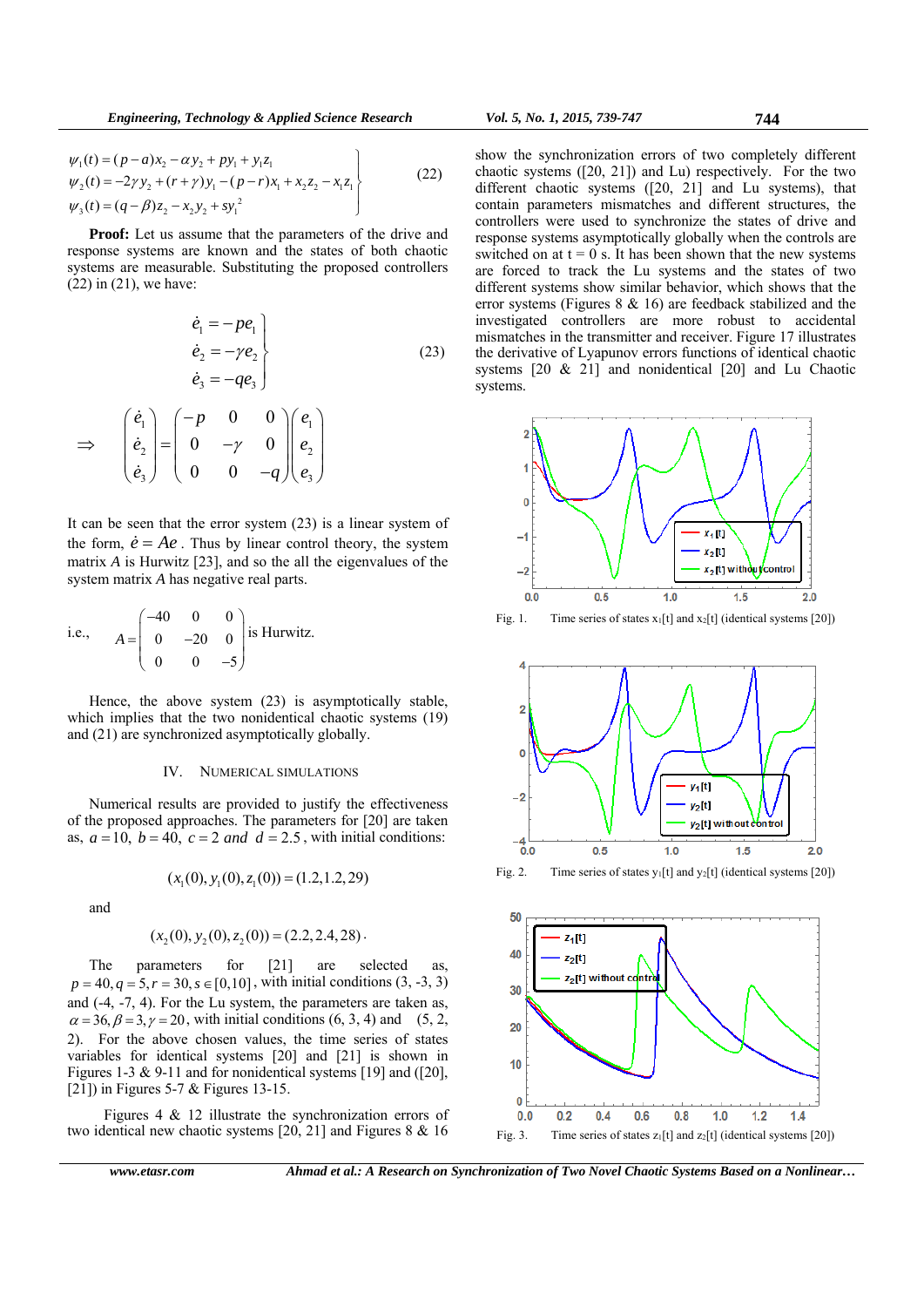

















*www.etasr.com Ahmad et al.: A Research on Synchronization of Two Novel Chaotic Systems Based on a Nonlinear…*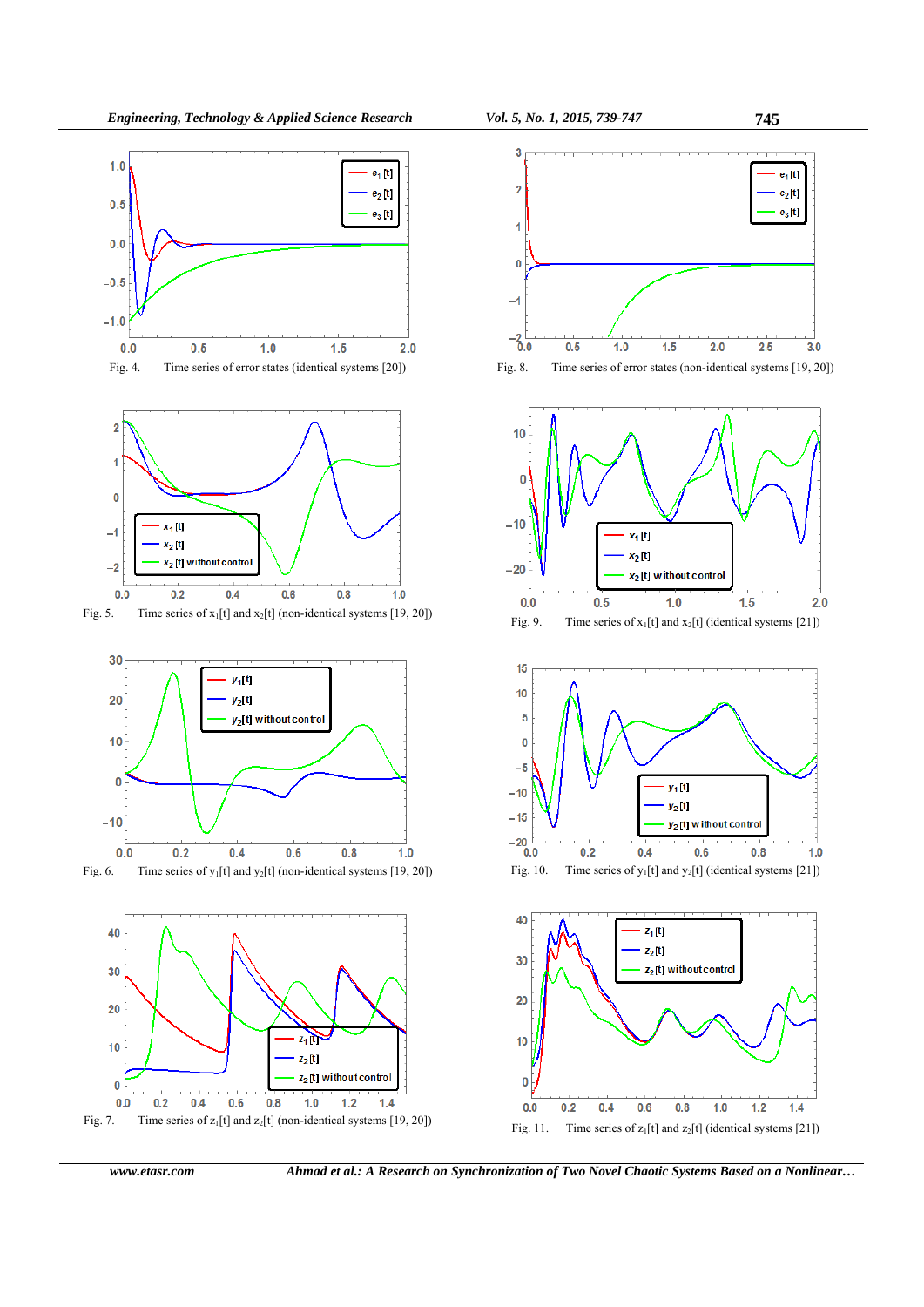



Fig. 13. Time series of  $x_1[t]$  and  $x_2[t]$  (non-identical systems [19, 21])







Fig. 16. Time series of error states (non-identical systems [19, 21])



## V. CONCLUSION

This paper investigated the global chaos synchronization of two novel chaotic systems. Based on the Lyapunov stability theory and using the Nonlinear Control Algorithm with different approaches, a class of nonlinear controllers was designed to achieve the global stability of the error dynamics. Since the Lyapunov exponents or gain matrix are not required for its execution, nonlinear control algorithm is an efficient technique to synchronize identical as well as nonidentical chaotic systems. All graphical as well as analytical results showed that the proposed schemes have excellent transient performances and that the synchronization is asymptotically globally stable. This study focused on selecting a suitable Lyapunov errors functions candidate that ensured asymptotically global stability. It was also shown that the error signals converge to the origin very smoothly with minimum rate of decay and sufficient transient speed. In addition, the synchronization with negative derivative of the Lyapunov errors functions allows large synchronizable intervals, which is significant especially for engineering applications. It should be mentioned however that in practice environmental or internal noise may provide disturbances. Hence, future work should focus on the effect of noise present on practical implementations.